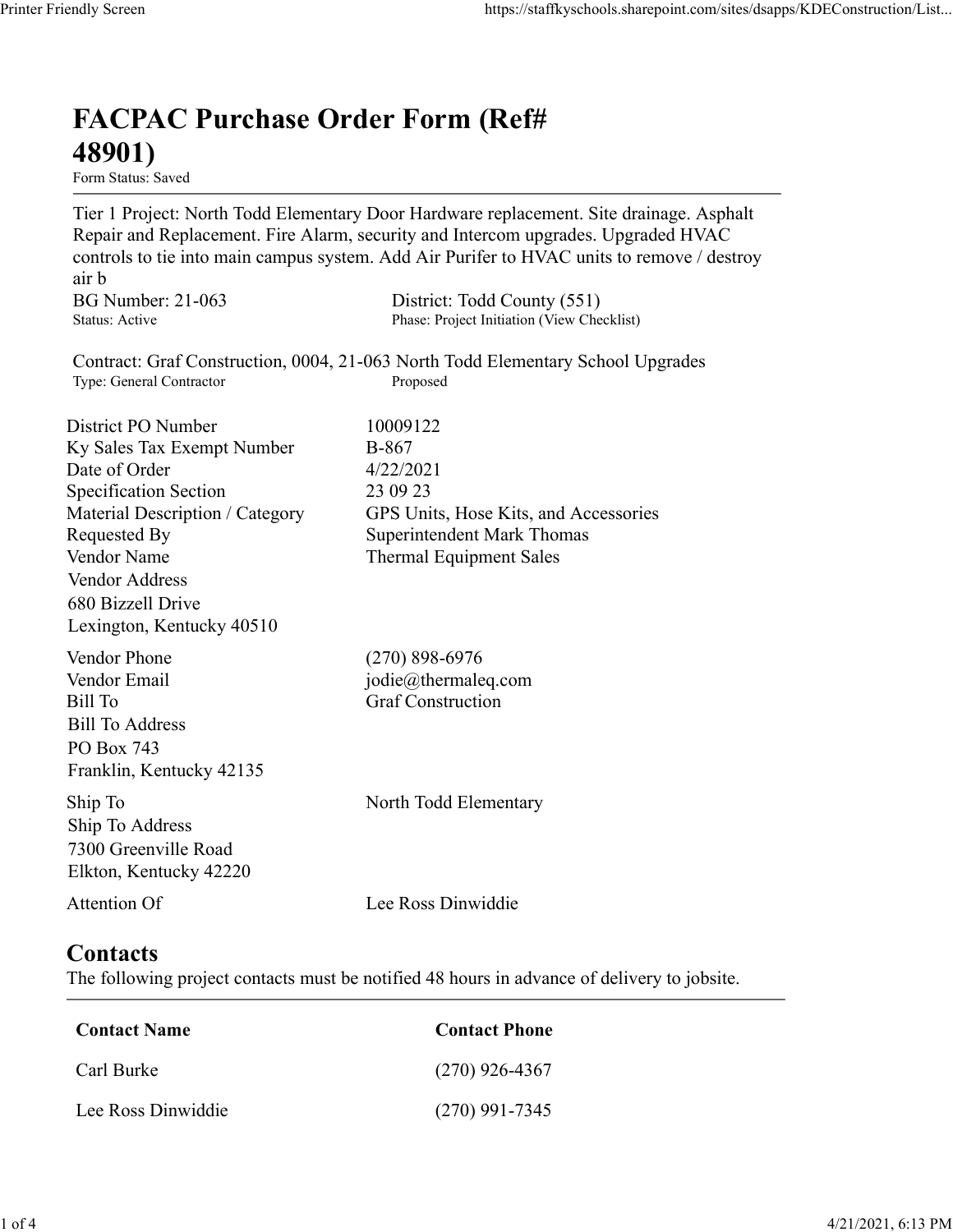## Materials

| endly Screen                                                                                                                                                                                                               |                              |              | https://staffkyschools.sharepoint.com/sites/dsapps/KDEConstruction/List |              |
|----------------------------------------------------------------------------------------------------------------------------------------------------------------------------------------------------------------------------|------------------------------|--------------|-------------------------------------------------------------------------|--------------|
| <b>Materials</b><br>Furnish the necessary materials to complete the following bid package(s) / specification<br>section(s) in its entirety. All materials shall be in accordance with the requirements of the<br>Contract. |                              |              |                                                                         |              |
| <b>Item Description</b>                                                                                                                                                                                                    | <b>Item</b><br><b>Number</b> | Quantity     | <b>Unit Price</b>                                                       | <b>Total</b> |
| GPS Units, Hose Kits, and<br>Accessories                                                                                                                                                                                   | $\mathbf{1}$                 | $\mathbf{1}$ | \$38,000.00                                                             | \$38,000.00  |
|                                                                                                                                                                                                                            |                              |              | Purchase Order Total:                                                   | \$38,000.00  |
| <b>Authorization</b>                                                                                                                                                                                                       |                              |              |                                                                         |              |
| <b>Owner Authorization Date</b><br>Vendor Authorization Date                                                                                                                                                               | 4/22/2021<br>4/22/2021       |              |                                                                         |              |
|                                                                                                                                                                                                                            |                              |              |                                                                         |              |

| <b>Owner Authorization Date</b>  | 4/22/202 |
|----------------------------------|----------|
| <b>Vendor Authorization Date</b> | 4/22/202 |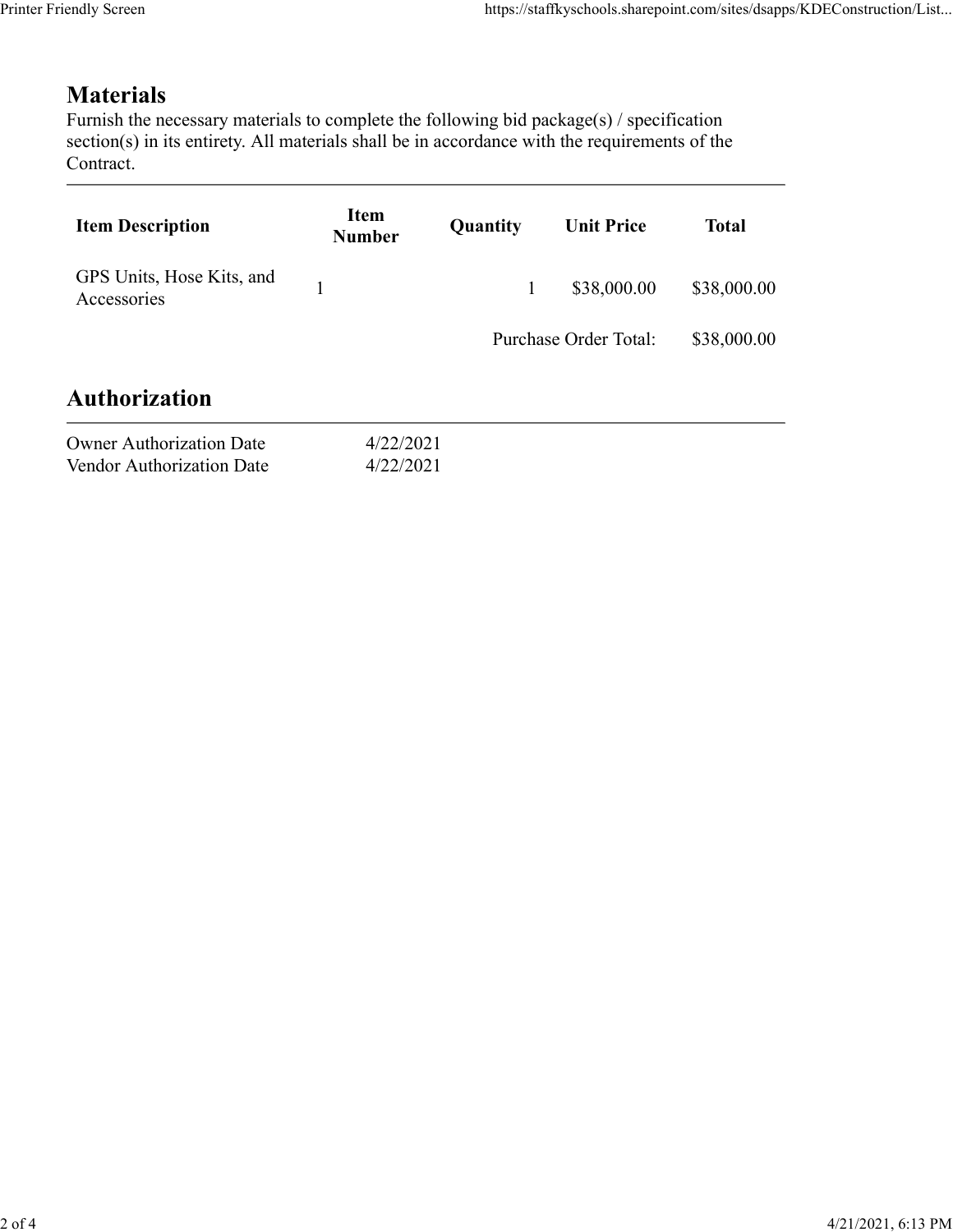| Printer Friendly Screen                                                                                                                                                                                                                                                                                                                                                                                                                                                                                                                                                                                                                                                                                                                                                                                                                                                                                                                                                                                                                                                                                                                                                                                                                                                                                                                                                                                                                                                                                                                                                                                                                                                                                                                                                                                                                                                                                                                                                                                                                                                                                                                                                                                                                         | https://staffkyschools.sharepoint.com/sites/dsapps/KDEConstruction/List |  |  |  |
|-------------------------------------------------------------------------------------------------------------------------------------------------------------------------------------------------------------------------------------------------------------------------------------------------------------------------------------------------------------------------------------------------------------------------------------------------------------------------------------------------------------------------------------------------------------------------------------------------------------------------------------------------------------------------------------------------------------------------------------------------------------------------------------------------------------------------------------------------------------------------------------------------------------------------------------------------------------------------------------------------------------------------------------------------------------------------------------------------------------------------------------------------------------------------------------------------------------------------------------------------------------------------------------------------------------------------------------------------------------------------------------------------------------------------------------------------------------------------------------------------------------------------------------------------------------------------------------------------------------------------------------------------------------------------------------------------------------------------------------------------------------------------------------------------------------------------------------------------------------------------------------------------------------------------------------------------------------------------------------------------------------------------------------------------------------------------------------------------------------------------------------------------------------------------------------------------------------------------------------------------|-------------------------------------------------------------------------|--|--|--|
| Purchase Order Signature Page (Online Form Ref# 48901)                                                                                                                                                                                                                                                                                                                                                                                                                                                                                                                                                                                                                                                                                                                                                                                                                                                                                                                                                                                                                                                                                                                                                                                                                                                                                                                                                                                                                                                                                                                                                                                                                                                                                                                                                                                                                                                                                                                                                                                                                                                                                                                                                                                          |                                                                         |  |  |  |
| Vendor                                                                                                                                                                                                                                                                                                                                                                                                                                                                                                                                                                                                                                                                                                                                                                                                                                                                                                                                                                                                                                                                                                                                                                                                                                                                                                                                                                                                                                                                                                                                                                                                                                                                                                                                                                                                                                                                                                                                                                                                                                                                                                                                                                                                                                          | Date                                                                    |  |  |  |
| Owner                                                                                                                                                                                                                                                                                                                                                                                                                                                                                                                                                                                                                                                                                                                                                                                                                                                                                                                                                                                                                                                                                                                                                                                                                                                                                                                                                                                                                                                                                                                                                                                                                                                                                                                                                                                                                                                                                                                                                                                                                                                                                                                                                                                                                                           | Date                                                                    |  |  |  |
| <b>Terms and Conditions</b><br>1. Drawings, catalogs, cut sheets, or samples shall be submitted for approval.<br>2. All invoices shall be sent to the contractor/subcontractor designated on the purchase<br>order for approval. No invoices shall be sent directly to the Board of Education<br>(Owner) for payment.<br>3. All invoices shall reference the purchase order number.<br>4. No change in, modification of, or revision of this order shall be valid unless in writing<br>and signed by the Owner.<br>5. Vendor agrees to observe and comply with all applicable federal, state and locals laws,<br>rules, ordinances and regulations in performance of this order.<br>6. Vendor shall not assign this order or any right hereunder without first having obtained<br>the written consent of the Owner.<br>7. Deliveries are to be made in accordance with the Owner's schedule, as directed by the<br>General Contractor (GC), Construction Manager (CM) or Qualified Provider (QP).<br>8. The Owner may cancel this purchase order in whole or in part in the event that the<br>vendor fails or refuses to deliver any of the items purchased, within the time provided,<br>or otherwise violates any of the conditions of this purchase order, or if it becomes<br>evident that the vendor is not providing materials in accordance with the specifications<br>or with such diligence as to permit delivery on or before the delivery date.<br>9. The vendor agrees to deliver the items to the supplied hereunder free and clear of all<br>liens, encumbrances and claims.<br>10. If any of the goods covered under this purchase order are found to be defective in<br>material or workmanship, or otherwise not in conformity with the requirements of this<br>order, the Owner, in addition to the other rights which it may have under warranty or<br>otherwise, shall have the right to reject the same or require that such articles or<br>materials be corrected or replaced promptly with satisfactory materials or<br>workmanship.<br>11. By acknowledging receipt of this order, by performing the designated work or any<br>portion thereof, or by shipping the designated goods, the vendor agrees to the terms and |                                                                         |  |  |  |